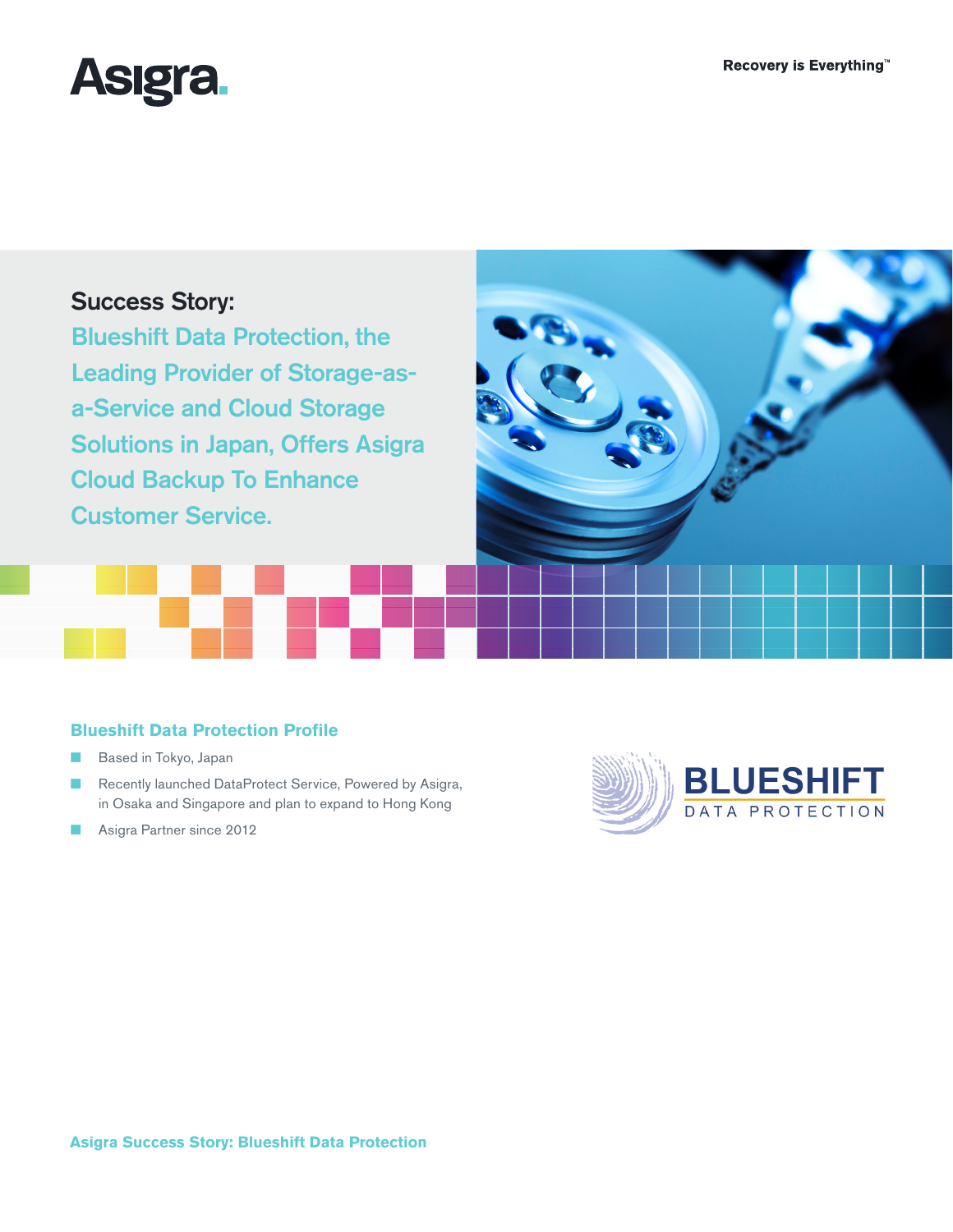

### **Offering Asigra Over Iron Mountain**

A pioneer in the Japanese cloud backup services market, Blueshift Data Protection has been delivering secure, off-site, disk-based, data backup, recovery and archiving solutions for a range of clients for years. They have developed and delivered unique cross-platform data backup solutions that effectively reduced client costs, decreased risk and improved service levels.

Previously, Blueshift has almost exclusively offered solutions from Iron Mountain, but with recent acquisitions in the industry, the company lost contacts and market momentum. With a desire to maintain their high level of customer service and data protection, Blueshift searched and found a solution that fulfilled all of their needs, and more importantly, all of their customers' needs – Asigra Cloud Backup™.

"We're looking forward to growing with Asigra as they continue to enhance their award-winning data backup and recovery software to address new and developing technologies."

**Brent Reichow, CEO, Blueshift Data Protection**

#### **Award-Winning Agentless Software Improves Security**

"Offering Asigra Cloud Backup to our clients has definitely had a positive impact," said Brent Reichow, CEO of Blueshift Data Protection. "Asigra gives us a lot of solution flexibility, as there is almost no server environment to which we can't deliver a backup and recovery service. This has given our team and our partners increased confidence in meetings and in the proposal process."

A feature that Asigra Cloud Backup offers is agentless architecture. Asigra Cloud Backup doesn't have to be installed on every machine that requires backup. It can be installed on a dedicated machine and reach out over the network to backup files, operating systems, and application data – anything that needs to be backed up. Being agentless, Asigra cuts down on agent pollution and makes it easier to install and operate in complex environments.

### **Asigra Makes Almost Anything Possible**

"Our clients appreciate the flexibility offered by Asigra Cloud Backup, Recovery and Restore, especially as it compares to standard tape backup, DAS and NAS solutions," said Reichow. "Asigra makes almost anything possible from a data backup and recovery standpoint. Prior to offering Asigra Cloud Backup, we had to turn down a number of large and complex enterprise opportunities because our service couldn't address the customer's critical server backup needs. Now we're in continual contact with our partners and customers, which means we're receiving new leads weekly and feel confident we can handle any complex environment."



"We have a goal to become Asigra's largest and most influential partner in Japan and the greater ASEAN market."

**Brent Reichow, CEO, Blueshift Data Protection**

#### **Sharing Ideas With The World**

As a new partner, Blueshift is impressed with all of the value add that Asigra offers its partners beyond the award winning technology. The partner program that Asigra offers is a major benefit and includes extensive marketing and sales resources, along with the camaraderie of some of the world's largest services providers. "We're looking forward to sharing ideas and best practices with other members of the Asigra global partner ecosystem."